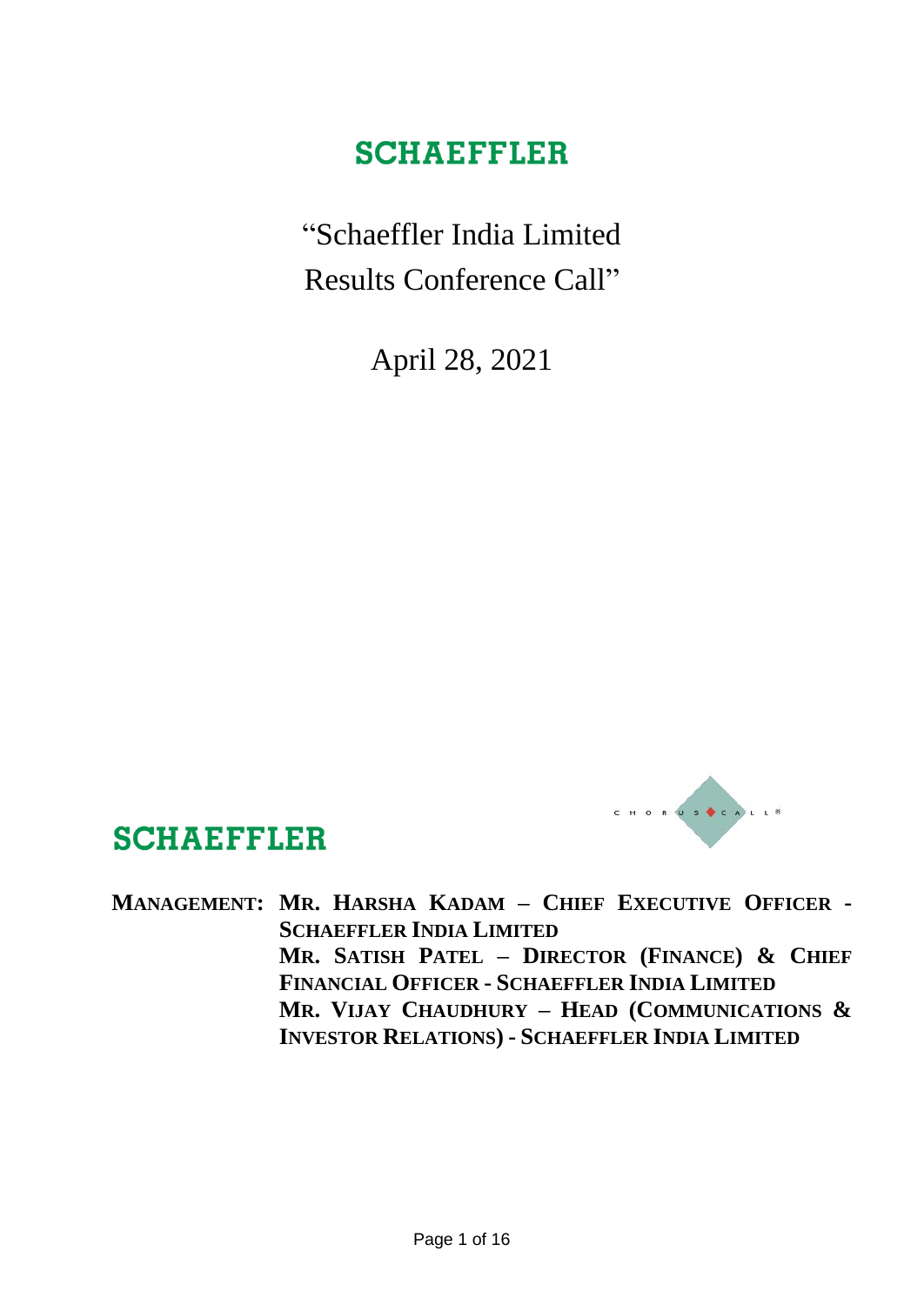*Schaeffler India Limited April 28, 2021*

- **Moderator**: Good Morning, Ladies and Gentlemen, Welcome to Schaeffler India Limited Results Conference Call for Q1 Results for the period ended March 31, 2021. As a reminder, all participant lines will be in the listen-only mode, and there will be an opportunity for you to ask questions after the presentation concludes. Should you need assistance during the conference call, please signal an operator by pressing '\*' then '0' on your touchtone phone. Please note that this conference is being recorded. I now hand the conference over to Mr. Vijay Chaudhury from Schaeffler India. Thank you and over to you, Sir
- **Vijay Chaudhury**: Thank you. Ladies and Gentlemen, Welcome to the Results Call for Schaeffler India. Today, we have with us Mr. Harsha Kadam, CEO, Schaeffler India and Mr. Satish Patel, Director of Finance and CFO, Schaeffler India. As we speak this presentation is getting uploaded in the exchange as we are all working from home we are finding a little bit of technical challenges, but as during the call I am sure in another 10, 15 minutes I hope it gets uploaded and we will also get the link and I will now hand over the call to Mr. Kadam who will take you through the presentation on our results and over to you Mr. Kadam!
- **Harsha Kadam**: Thank you Vijay and good morning to all of you, welcome to this investor call and I hope that all of you and your families are safe and healthy in these challenging times. I would like to begin my presentation by giving you a little information and update about the return of the COVID wave 2 and I am on to slide #2 and as you all know wave 1 with its impact on and challenges on the business and life at large, but the ominous return of the black swan as I would like to call it is like a sequel and this return in the form of wave 2 is posing more challenges new types of challenges as well and as you all been hearing and watching the news the steep increases in the number of cases is just one dimension and the second dimension is also the speed at which the number of cases have gone up across the country is posing big time challenges for the healthcare team as well as the businesses and posing some challenges and risks for the economy at large as well.

While the post unlockdown last year the third quarter and the fourth quarter picked up a good momentum in terms of demand, we saw that further improving when the business moved into the first quarter of this year that is between Jan and March. Having said that, in our operations we began to see the return of COVID posing new challenges and we had to get back to our ways, new ways of working, we switched all our offices and people working in the offices to work from home, we continued to operate the plants as per the statutory regulations so that our customer lines were running, so we kept our lines running, I will meet with a lot of safety protocols and stringent safety measures on the site. We took care to ensure that we started off the vaccination drive across our plants as well and in the offices and I am happy to say as of date we are almost vaccinated 90% and above all the eligible population with the first dose of vaccination. Today we have also gone ahead and carried out full-time antigen tests 100% cover for all people working in our plants and in our warehouses and we have been trying to take every step and measure possible to alleviate the situation and thereby help the plants and operations to run smoothly as much as possible to enable we service our customers continuously.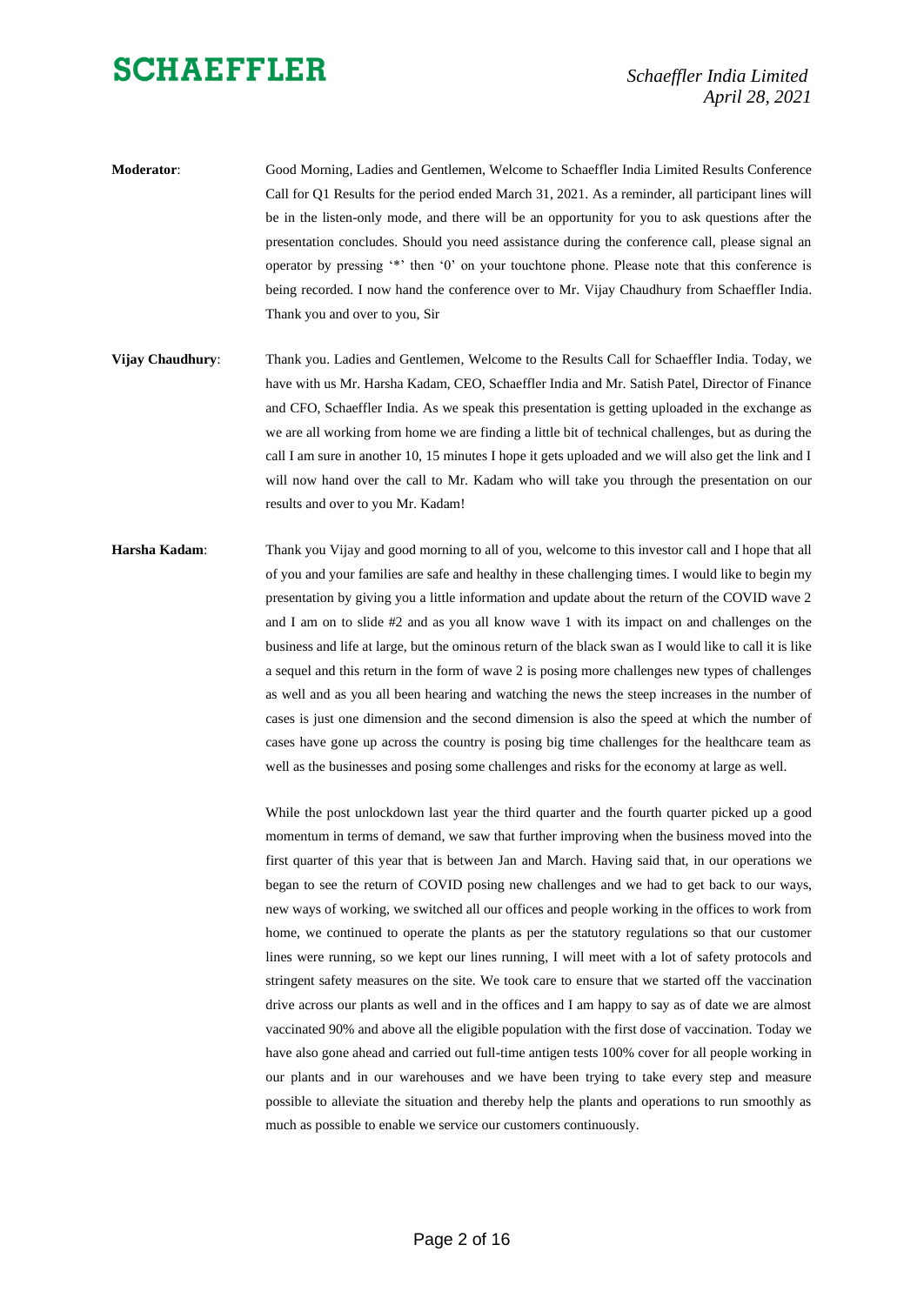Now having said that I would like to cover a little bit on the economy and the industry. So as you all know with the lockdown that we had last year, which was almost for a period of two months the economy contracted and that is expected to contract by 8% in the fiscal year 2021 that is between April 2020 to March 2021. Now having said that in the last quarter the economy kind of broke even and crossed over the GDP growth was around 0.4% in the last quarter of last year. The inflation also began to come down albeit with the rise in fuel prices, which was one of the challenges during the last quarter. When you look at the index of industrial production you will find that there again the positive turnaround began to happen in the core sector outputs as well as the index of industrial production, in fact in the first quarter around the month of February the PMI index touched an all-time high of 57.5, which happened to be the highest ever since 2012. However in March we began to see a dip in the PMI index to 55.4.

Coming to the core industries too, although there was a lag in the core industries sector catching up, the auto industry was the first to show a bounce back and slowly the core metal industries to begin to come back on track and some of the measures that the government took during this period with the Make in India.

- **Moderator**: Sorry to interrupt Sir this is the operator. Sir I would like to make a small announcement on the call. Ladies and gentlemen please note that the PPT is now live at the exchange. Thank you. Sir you may please proceed.
- **Harsha Kadam**: Thank you for that. Well for the benefit of the people I am currently on slide #4 that is the economy rebound with looming concerns over resurgence of the COVID-19. So if we are all on the same page I would like to move forward and while the inflation was one of the niggling irritants during this period. As I said earlier definitely we saw a recovery in all the economic parameters and with the government driving with its measures on renewed vigor in the Make in India campaign, the announcement of the vehicle scrappage policy in the budget, the new economic and a new education policy that was rolled out as well as the farmers bill, all getting together to propel the economy back on track with easy availability of liquidity as well in finance, so with all this the one question on everyone's mind was what is the kind of recovery and all kinds of alphabets were being put to it, is it V recovery, J Recovery and so on and so forth. However the pundits have now started to forecast that the GDP growth would be around 11.5% in the coming year 2022. Well what was not foreseen is the impact and the resurgence a very strong resurgence in the wave 2 of COVID-19 and we will have to see how the entire country as a whole will gear up its resources and capabilities to deal with this current situation.

I will move on to the next slide which talks a little bit about the core industry sector and when you look at the cement production in the country although it was not for the month of Jan and Feb as they shown by the green dot here, which it is still not at the level as it was in the same months of Jan and Feb last year, but certainly the trend has been on the increase and with the push on the infrastructure projects with the road building targets being increased up to 40 kilometers per day and with a lot of investments being made by the Indian Railways in track expansions we see a resurgence on the cement production in the country. Look at steel production, steel in fact showed a much better productivity rates in the first two months of the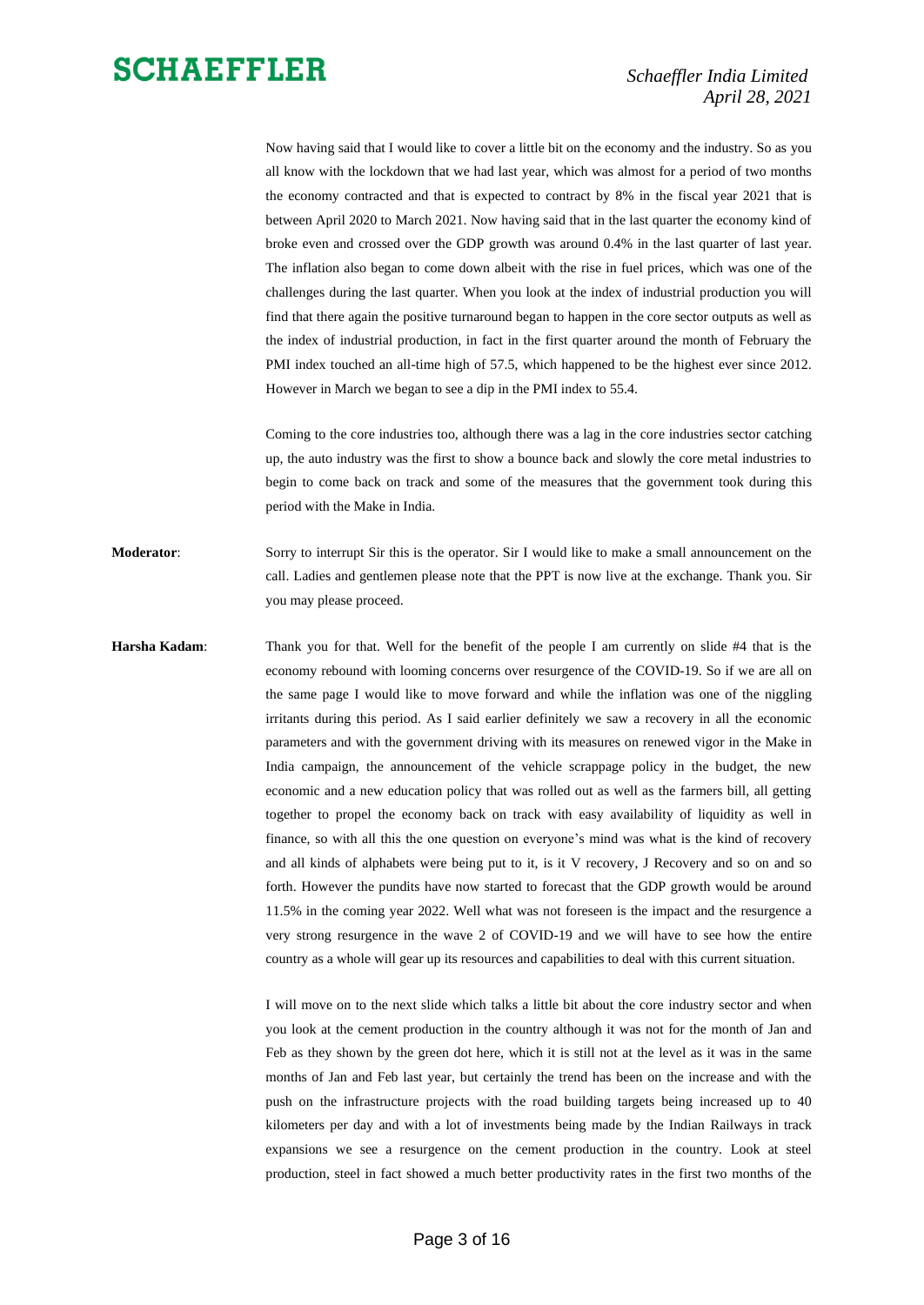year when compared to the same months of last year as you can see on the slide and the mining sector was one of the biggest gainers and as you can see coal production to started to look up and is showing a strong recovery trend. Electricity generation in terms of the kilowatt hours has been on the strong upswing clearly pointing to the bouncing back of the automotive sector and the demand for energy that is being pulled by the industries collectively.

So having said that let me take you now to the next slide, which will talk a little bit about the resurgence of the automotive sector in the country. What you see here is the first quarter production numbers and you will see that in every sector and every segment of the automotive industry we have seen a strong rebound. As you can see here on the table to the right between the year 2021 and the 2020 you can see the average vehicle production is already phenomenally at a very high numbers of almost 25% point. Now look at the two wheelers has shown a strong bounce back month-after-month the highest being the month of March where 2 million two wheelers were produced in the country and of course the next bar, which you see April and May are low because of the lockdown we had last year, we will have to see how this year comes out. Now looking at commercial vehicles, which has also seen a strong recovery in terms of thousands of unit as you can see we have the March production numbers of 78000 is almost close to the number that was produced in January last year. So a strong recovery from the commercial vehicle segment as well. Look at the passenger vehicles I must say this has been one of the strongest performing sectors as you can see there and very clearly 374000 vehicles being produced the automotive sector has been a strong gainer coming on the back of a very positive consumer sentiments and the personal mobility demand going up as well as the liquidity of finance and also some of the purchasing cost that was softening as well, so all this put together have kind of propelled the automotive industry and we have seen the cascading effect of this industry on some of the other industrial sectors like the machine tool industry, which was with a very sluggish demand in the last few years have also started to recover. Tractors have been having a dream run even during the last year and what you see here is very strong average production of close to 100000 tractors a month when compared to the 70000 tractors a month of last year. So even in the first three months we have seen an average production close to 100000 tractors and all indications of this growth will continue.

Moving on I would now like to move to the next slide, which is the slide on key highlights and key business developments. While we were going through the challenging times last year we got into our act of putting counter measures to handle the challenges that we were facing. We will put counter measures on the business front and began to expedite our developmental projects on new businesses and we were successful in taking a lot of new businesses to a closure and the result of that is what you see on this slide. Let me start with the one on the left side, which is the industrial division and there you see that we were able to launch plate of new products on the spherical roller bearings and the tapered roller bearing, this is primarily exactly in line with the localization strategy and we are trying to now manufacture more and more products in India within our Indian plants rather than continuing to import them and primarily targeting some of the sectors which are the railway sectors and the wind sector and as you can see this is definitely now making the products available with the shortest possible lead time and very competitive prices as well. The other product line which in my last investor call I did touch upon was the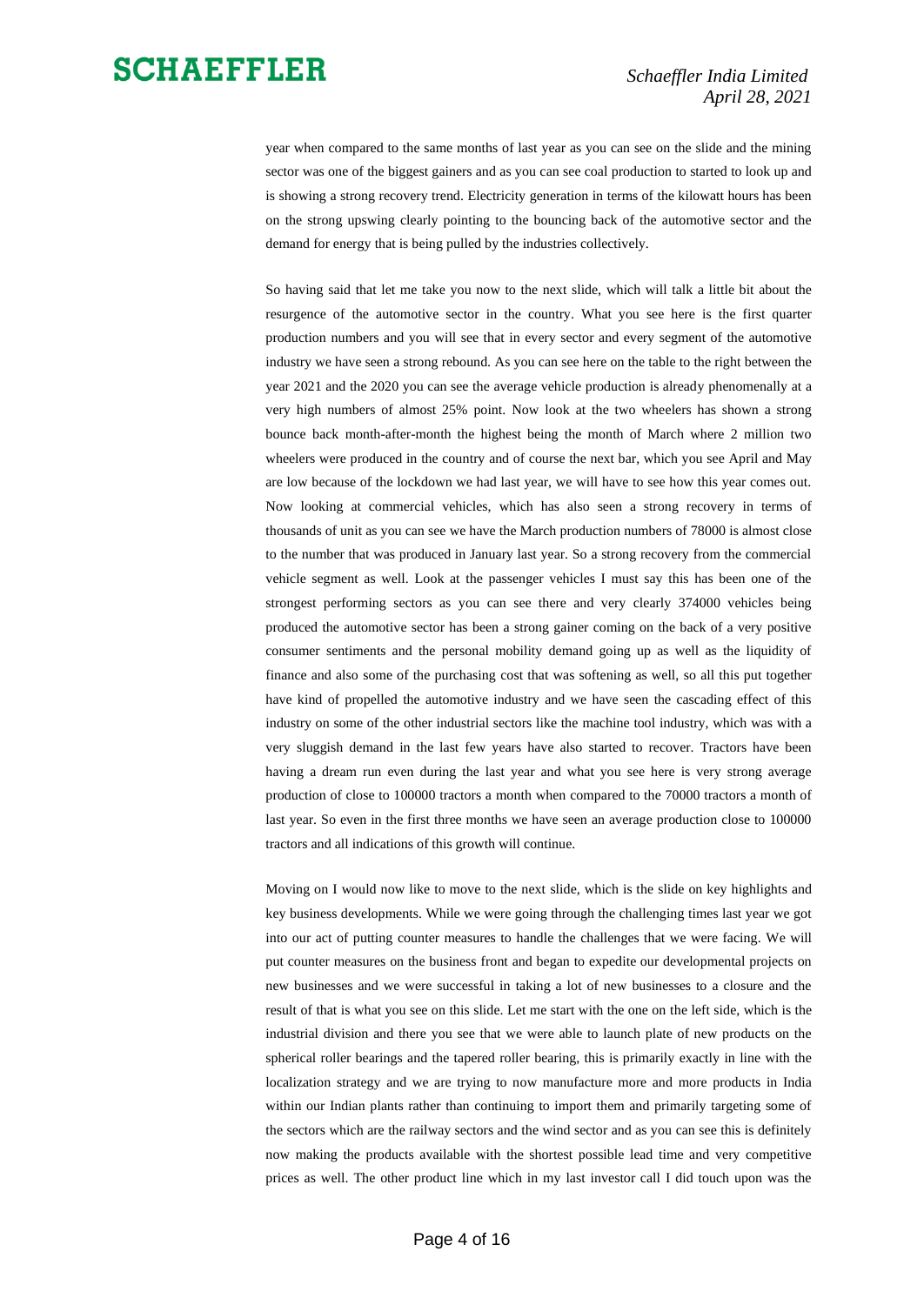linear motion guides primarily targeting the machine tool industry we have now set up a local operation here to customize and deliver the linear guide assembly systems for the machine tool industry customers and we started operations of that in the last quarter of last year and we have started to now gain traction in terms of order booking for the assembly guide of a product line and this facility is based in our Maneja plant in Vadodara. Obviously going forward we will continue with this strategy of further localization and add more capacity as we move forward.

I move to the automotive technologies box, which is in the middle of the slide what you see and here one of the challenges that we went through was the industry transiting from BSIV to BSVI and I must say that all transmission products mainly the clutch business or clutch products played a key role in enabling this transition and bringing in more value to our customers and we were successful in closing a lot of projects with our customers wherein we were able to bring in new products with the dual clutch assembly systems and some of the engine application products as well and with this we were able to ride the wave of the growth that the automotive sector was showing as well as we were able to increase our content per vehicle, which is still somewhere around  $\epsilon$ 37 last year we have now crossed the  $\epsilon$ 40 per vehicle barrier and surely we will continue to work on this to move further up in our content per vehicle, which is one of the key parameters that we measure our performance here.

I would like to move on to the last box, which is the automotive aftermarket and in spite of a challenging year when all of us were working from home last year we did get our act together to launch the Schaeffler True Power brand in the automotive aftermarket space and as a result of that the first product we rolled out under the Schaeffler True Power brand was the engine lubricating oil and this oil which is compliant to the BSVI application as well and of course we have a clear plan and the roadmap to launch plethora of products under the Schaeffler True Power brand going forward and we will see here more products coming under this brand that will get launched some of it which is already in the pipeline or the coolants for the radiators of cars and vehicles and also we are getting into slowly transmission solutions for the light commercial vehicles. So we have been very active as you can see not just on the front end of the market but on the developmental side, our R&D teams have been working extensively to ensure that we have these products meeting the new demand specifications, new performance requirements of our customers and we have been consistently focused and this has contributed to the performance that we have been able to get in the marketplace.

**Moderator**: Ladies and gentlemen, thank you for patiently holding we now have the line for Mr. Kadam reconnected. Over to you Sir!

**Harsha Kadam**: Thank you, I am sorry for the glitch the call sent through and now I am back. I am now moving onto slide #10, which is talking about the first quarter performance a snapshot. So the two messages in the first quarter, which I would like to share with you in spite of the challenges that we stayed focused on our employee health and safety and effectively we are trying to manage, we continue to manage the situation even during the first quarter with the challenging times that we are going through.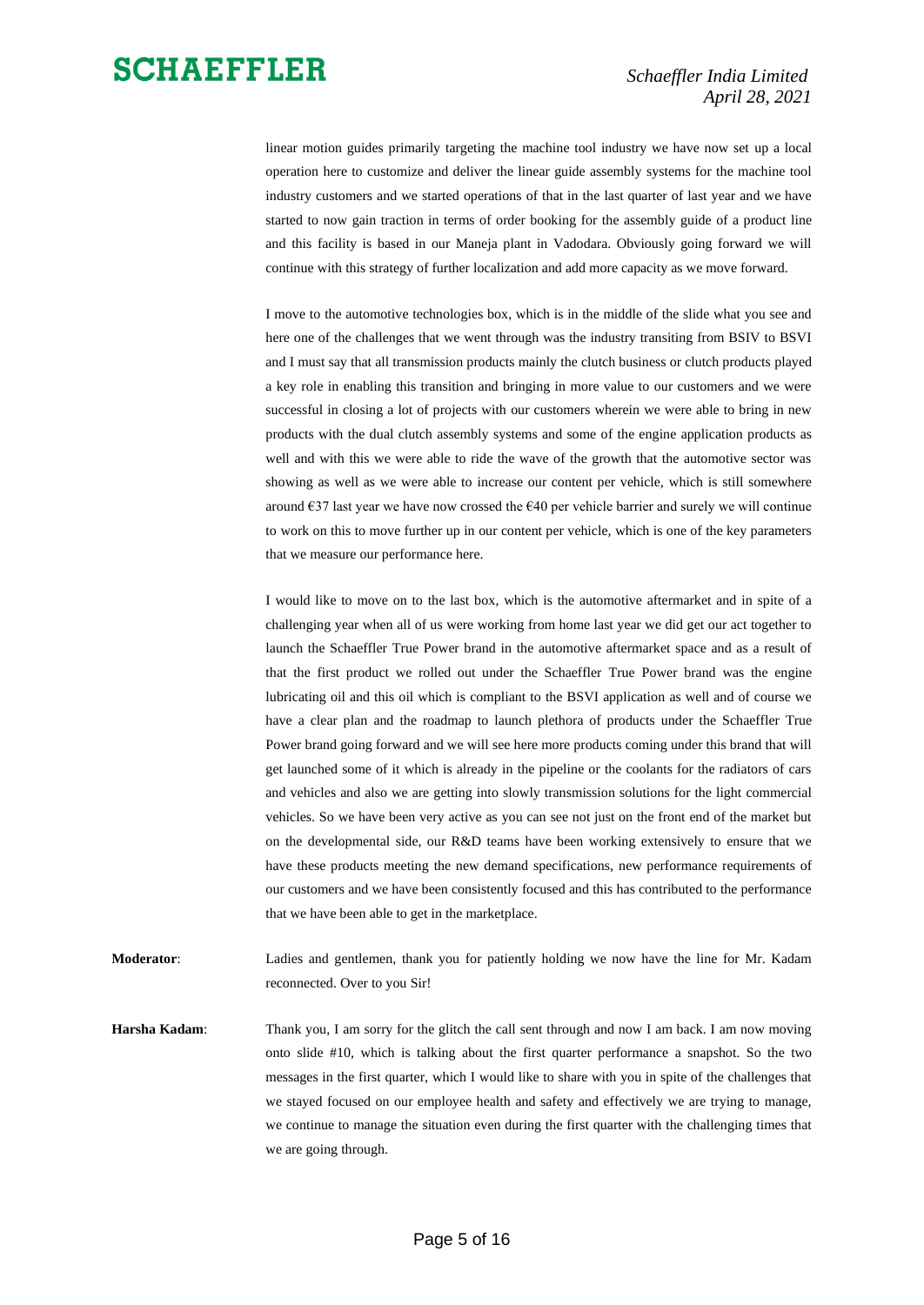Secondly we saw a robust demand uptick from the automotive technology very strong demand uptick even the automotive aftermarket too we saw a jump in demand and the industrial too was not far behind, most of the sectors within the industrial space were back on track with a strong demand coming back there as well. With all the focus that we kept on servicing our customers during the entire part of last year I must say that as they say the proof of recovery has been the key thing and our customers came back to us with a recognition for the services that we rendered and just to name one of them here which we tried on it is that we got recognition coming from Hyundai Motors India Limited where they recognized us with a Gold Award for our excellent sales levels in the year 2020 in the supply chain in the logistics area. Amongst 171 suppliers only three suppliers were recognized and we are proud to say that Schaeffler India was one of them.

The other message positive side which I would like to share with you is as a result of the efforts that the entire Schaeffler India team put in as well as keeping the focus on the market and also help from the market due to the uptick in demand we were able to post a strong performance in terms of sales revenue as well as our EBIT margin and the free cash flow was another positive area that we were able to strengthen our position, but of course as they say there are always some challenges in any opportunity and we began to see a new kind of challenge and that was the rise in commodity prices, which started to happen towards the end of Q4 last year and spilled over into the first quarter so the steep rise in steel prices is one of the concerns that we are battling with currently and this is putting some pressures on margin erosion. The second one obviously is the resurgence of wave 2, which I have already talked about and if we do not manage this well as a nation can derail the growth momentum and also dampen the demand and that is the risk we are steering at, but however we will move on forward with very cautious optimism on this.

To give a snapshot on the performance our revenue for the first quarter as you can see we closed the quarter with 1316 Crores, which was 41.8% better than the same period last year and 3.4% better than the previous quarter of 2020. Look at our EBIT in the first quarter we posted 117.8 Crores as EBIT and that was clearly 82.8% better than the first quarter of the year 2020 and we were down 5.5% over the last quarter Q4 of 2020. As I shared earlier the new challenges in terms of rising commodity prices and a few other cost increases did put some pressure on the EBIT margin. Look at the profit after tax we were able to close the first quarter at 139.5 Crores, which is clearly 78.1% better than the first quarter of last year and about 1.2% lower than Q4 of 2020. On the free cash flow we were able to bring in 184 Crores into the system, which was 28% better than the first quarter of last year; however, it was lower by about 47% over the previous quarter Q4.

I move on to the next slide which is giving you the revenue from operations and the strong demand and the new business win. So as you can see from the green bar we were able to perform significantly better with 42% year-on-year growth in terms of revenue and the bridge below the revenue bridge gives you a clear picture of where did this come from and the delta difference increase that we were able to secure in the first quarter mainly came from the automotive technology vertical, which brought in almost 203 Crores in terms of sales revenue as you can see, the industrial also brought in about 115 Crores in terms of revenue increase and the automotive aftermarket brought in about 20 Crores and we were able to also grow our export business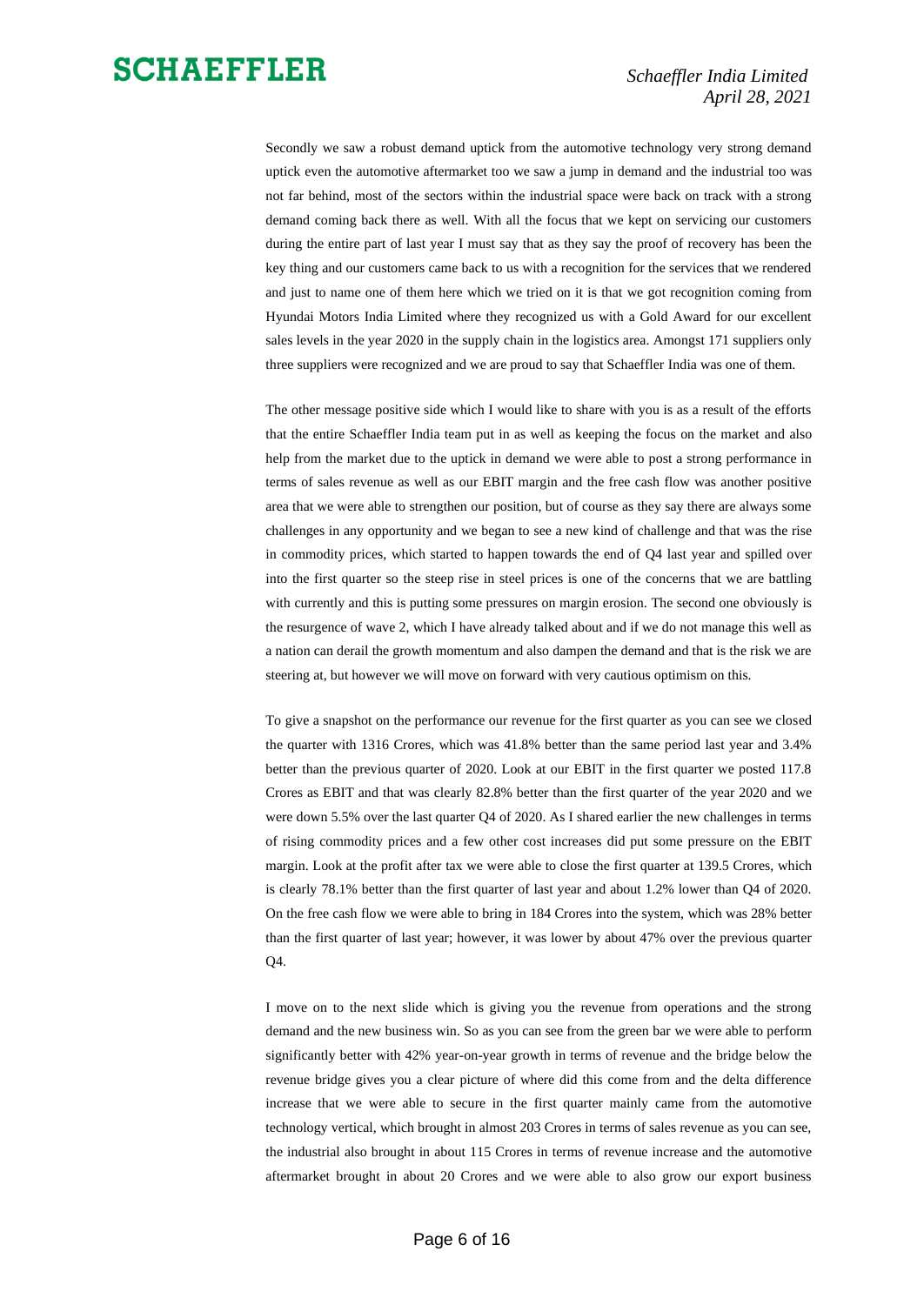significantly close to 50 Crores we did and the consolidation of this was a clear jump in revenue in the first quarter as you can see. So the growth momentum continued and we were able to capitalize on that and the demand uptick also helped us to load our plants effectively and we definitely had a higher capacity utilization during the first quarter in fact we have seen one of the highest capacity utilizations in the last many quarters coming in this first quarter due to the good demand and the good loading of plants. In terms of the sales mix yes since the automotive technology vertical demand was very high and we were able to do better, so you will see the automotive we closed the quarter with automotive technologies at about 44% of the total revenue, industrial dropped a bit to 37% obviously coming on the lesser growth rate when compared to the automotive and the automotive aftermarket continues to be around 8% of the total sales mix. The exports which used to be around 10% have moved up to about 11% we were able to improve.

I will move on to the next slide which will give the earning quality and as you can see a significantly improved year-on-year and also we were able to sustain a quarter-on-quarter performance. So when you look at the graph there on the EBIT you will find that as I mentioned earlier we were able to close the quarter with a 13% EBIT margin when compared to 10.1% of the previous year same quarter the first quarter of 2020. Obviously, the year-on-year growth in value terms as you can see is about 82.8%, which is significantly much higher. Look at the EBIT bridge and so this delta increase where did we get it from and when you look at it the margin increment obviously came because of the increased volume that is one of them although we did have some obvious unfavorable impact small coming from the employee cost and the depreciations because of a little investments that we made we still have to put it under good utilization and some of the impact that came from other income. So as you can see in spite of the EBIT margin being at 13% when compared to Q1 if I were to draw a conclusion here the first lockdown that was declared nationwide also happened around March 23, 2020, so if I were to put an apple-to-apple comparison as well you will find that our performance in terms of the EBIT margin has been significantly better in this quarter when compared to the last quarter.

So with this strong operational performance or profit after tax we have been able to deliver 10.6% as against the 8.4% of last year and in absolute value terms clear 77.9% better at 139.5 Crores and then I move to the next slide, which talks a little bit about the working capital and our capex situation I must say that worthwhile the working capital definitely shows an improvement as you can see as percentage to sales from a level of 17.5 last year three-month period we have come down to 15.8% for this year's three month period; however, I must say that it has impacted our inventories a bit and we are focused on how do we get back on the inventories to service our customers better.

Look at the capex and obviously what you see the lower number of the capex of 36 Crores this year in this quarter, but that is only a timing difference because we have in our investment plan very clearly and 36 Crores what you see is exactly in line with our investment plan so there is no change there. Moving on the free cash flow as you can see I already talked about this we have been able to generate a much higher level of free cash flow fundamentally because of our clear focus on reducing our overdues, which we have been successfully able to bring down further than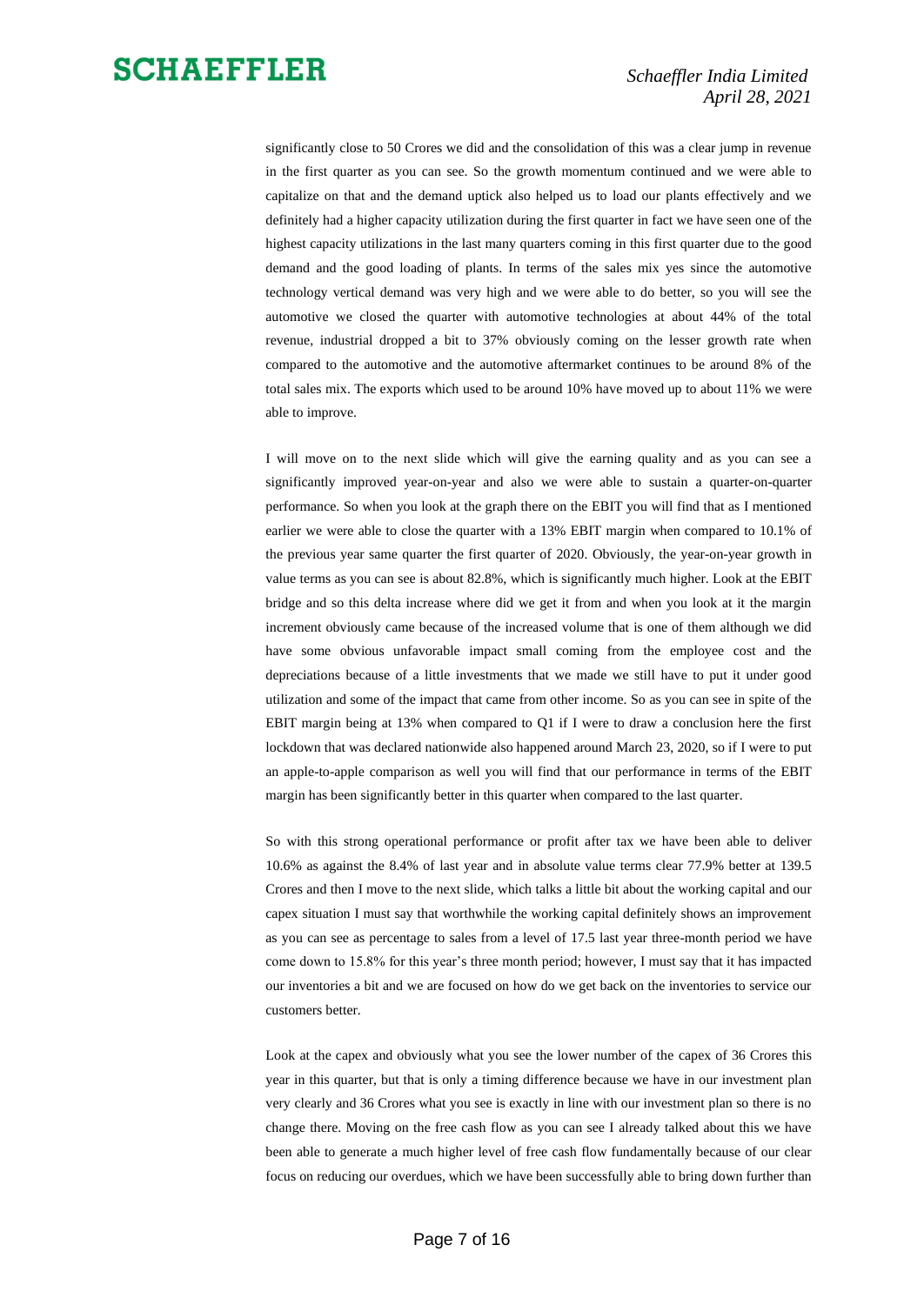the last quarter. So nutshell judicious capex spending is one of the key things that we have been carefully doing and the robust key in free cash flow generation and keeping our focus on the inventory levels and the receivables is going to be key focus areas going forward as well.

I move to the next slide which is talking about the performance indicator and this is giving you a snapshot comparison of the quarters and the 12-month period between 2020 and 2019 as well. So when you look at it you will find that our Q1 performance for 2021 has been significantly better than Q1 of 2020 and in some of the parameters definitely better than Q4 of 2020 in terms of revenue we were much better than the previous quarter by 3.4% as I have already mentioned and over the first quarter certainly we were able to do much better 42.8% year-on-year. The EBITDA I already said that the first quarter we were able to deliver 16.6% EBITDA margin although as you know in that last quarter of 2020 we had delivered 18.2% EBITDA margin and this impact is primarily coming from the fact that is the new commodity prices and some freight costs that we incurred during the quarter. So the EBIT margin to sum it up we ended the quarter at 13%, which was 1.2% lower than the previous quarter that was certainly better than the Q1 of 2020 by almost 2% and if you look at the profit after tax margin we have been able to close the quarter at 10.6%, which was 1.1% lower than Q4 of 2020, but certainly it is better at around 1.5% better than the Q1 of 2020 and as I talked about the capex already that we will continue with our investment plans going forward as scheduled and free cash flow definitely we have been able to generate stronger cash by going forward as well. So with this continued recovery from the market and actions and countermeasures that we continue to sustain the cost measures, control measures that we have put in place, which most of it we are still able to continue forward we are being able to put up this resilient performance.

I will move to the last slide, which is more a conclusion and outlook. So having done well in the last three quarters consecutively and more so in the first quarter of 2021 where we put up a stronger performance we are optimistic that we will continue to do this if the situation on the COVID changes faster definitely that is going to help growth story as well. We will also continue to work closely with our customers and like to further pursue and take the projects which are underway with our customers to closure and we are looking for more opportunities with the emergence of the hybrid technology and the electric vehicles we are also looking at those sectors, we are looking at bringing in a lot more digitalization content into our industrial space of the business and we will continue to generate strong order books going forward as well.

Coming to the plants with this kind of a loading that we have and a very clear export strategy we believe that our plants will sustain good performance levels going forward and we will be able to continue to hold the capacity utilization at the normal levels. Yes there are some dark clouds that are there on the horizon one being the COVID, second being the commodity prices, but as a Schaeffler team we are willing to take the challenge and move forward and we will try and address all these challenges, yes we are taking the market with cautious optimism. Thank you and I wish you all the very best, stay safe and stay healthy.

**Moderator**: Thank you. Ladies and gentlemen we will now begin with the question and answer session. First question is from the line of Rajesh Kothari from AlfAccurate. Please go ahead.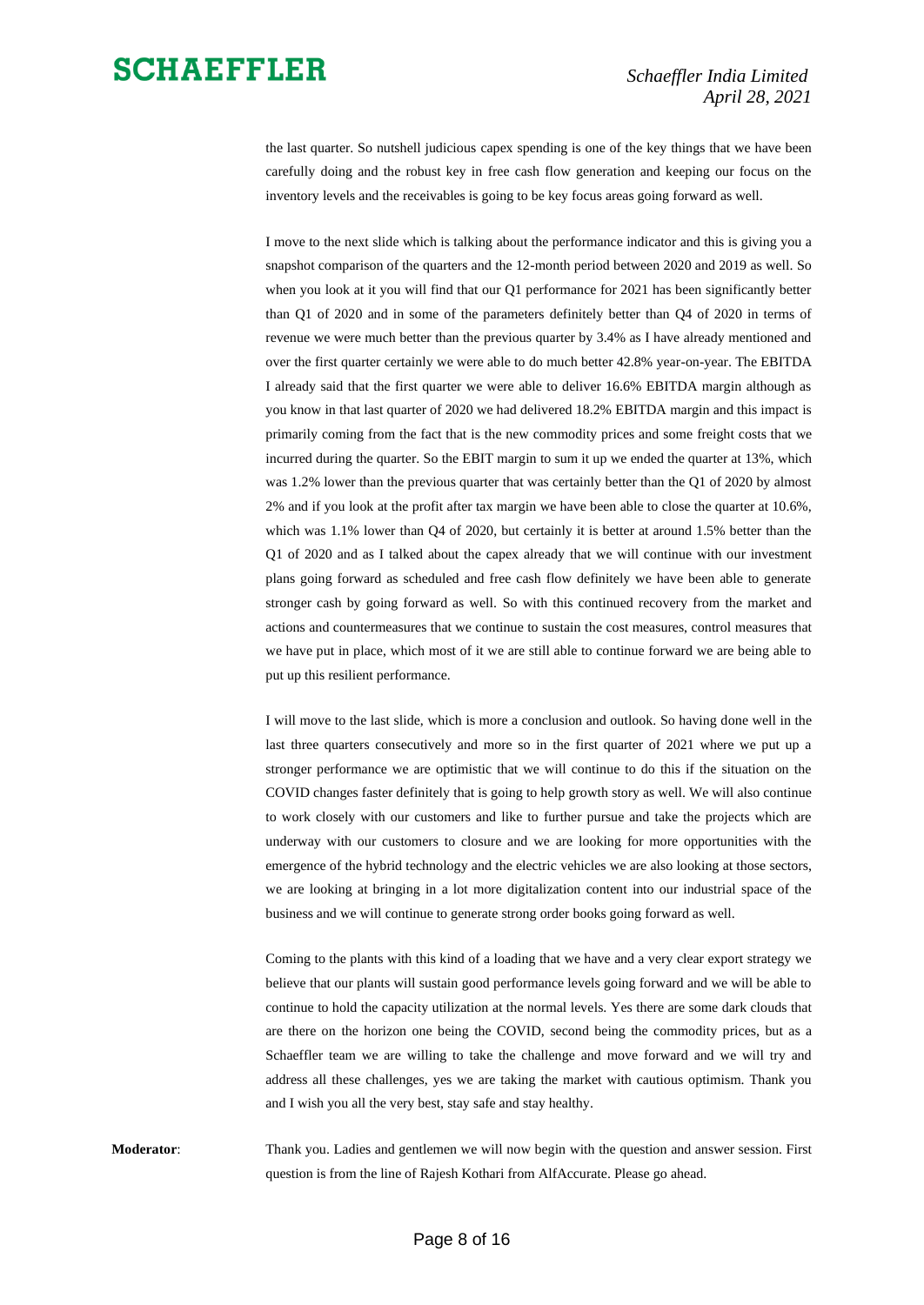*Schaeffler India Limited April 28, 2021*

**Rajesh Kothari:** My first question is when you look at your product portfolio and we are significantly exposed to automotive sector how much of the portfolio you think is at the risk due to changing technology whether it is EV or might be some many more changes, but how do you see percentage of portfolio at risk?

**Harsha Kadam**: Thanks Rajesh for of course a very good question, pertinent question. When we look at the automotive technologies we at Schaeffler we are fortunate that we have a spread of products both bearings and nonbearings if I can say. We are present in the engine application; we are present in the transmission applications and also in the chassis application. Now as the vehicle technology moves from the internal combustion engine to the battery or electric vehicle technology surely there is definitely going to be a change in the portfolio. To quantify it at this point in time is not so easy because the products, the solutions are totally different and we definitely have mapped what are those products within the current portfolio, which would become obsolete and what are those new products that we would have to bring in to play the game in the electric vehicle segment so that is the first part. Second part is if one were to look at all the reports and the market in India the transition from the internal combustion engine to pure electric vehicle technology would certainly take much more years than compared to the other parts of the world. Now why am I saying that because if one were to look at the globe you will find these western countries are moving from internal combustion engines directly to battery operated electric vehicles whereas the countries on the eastern part of India mainly the Japanese and the Koreans they have been talking about hybrid vehicle technology, which is a combination of an internal combustion engine and electric vehicle technology. So put it whichever way all research data is showing that it is going to be another 10 to 15 years before the new begins to happen even by the year 2030 we believe that in India almost 85% to 90% of the vehicles will still continue with internal combustion engines, so what this means is that currently we do not see a risk on the portfolio that we have. Now to answer I will give a third point and Schaeffler globally has been very active in the electric vehicle technology space and also in the hybrid technology space. So we have been working with customers both in Japan, Korea as well as in the western countries with the major OEMs to develop technologies for whichever technology that these two parts of the world are going ahead with. So having said that Schaeffler already has the competence, the capability and the necessary technology and solutions already in its portfolio and we are continuously working to upgrade them as we move forward. So if and when and as and when India begins to catch it up we at Schaeffler team are well prepared and ready to just bring those technology, customize it to Indian needs and offer it to the customer whichever customer is willing to start to increase the volumes on the electric vehicle space, does that answer your question Mr. Rajesh?

which is into automotive technologies how much is PV, two-wheeler, trucks and tractors?

**Rajesh Kothari**: Yes, partly. If I may just followup with one more question, out of your current 44% revenue

**Harsha Kadam:** Sorry, you quoted a percentage what was that if I may?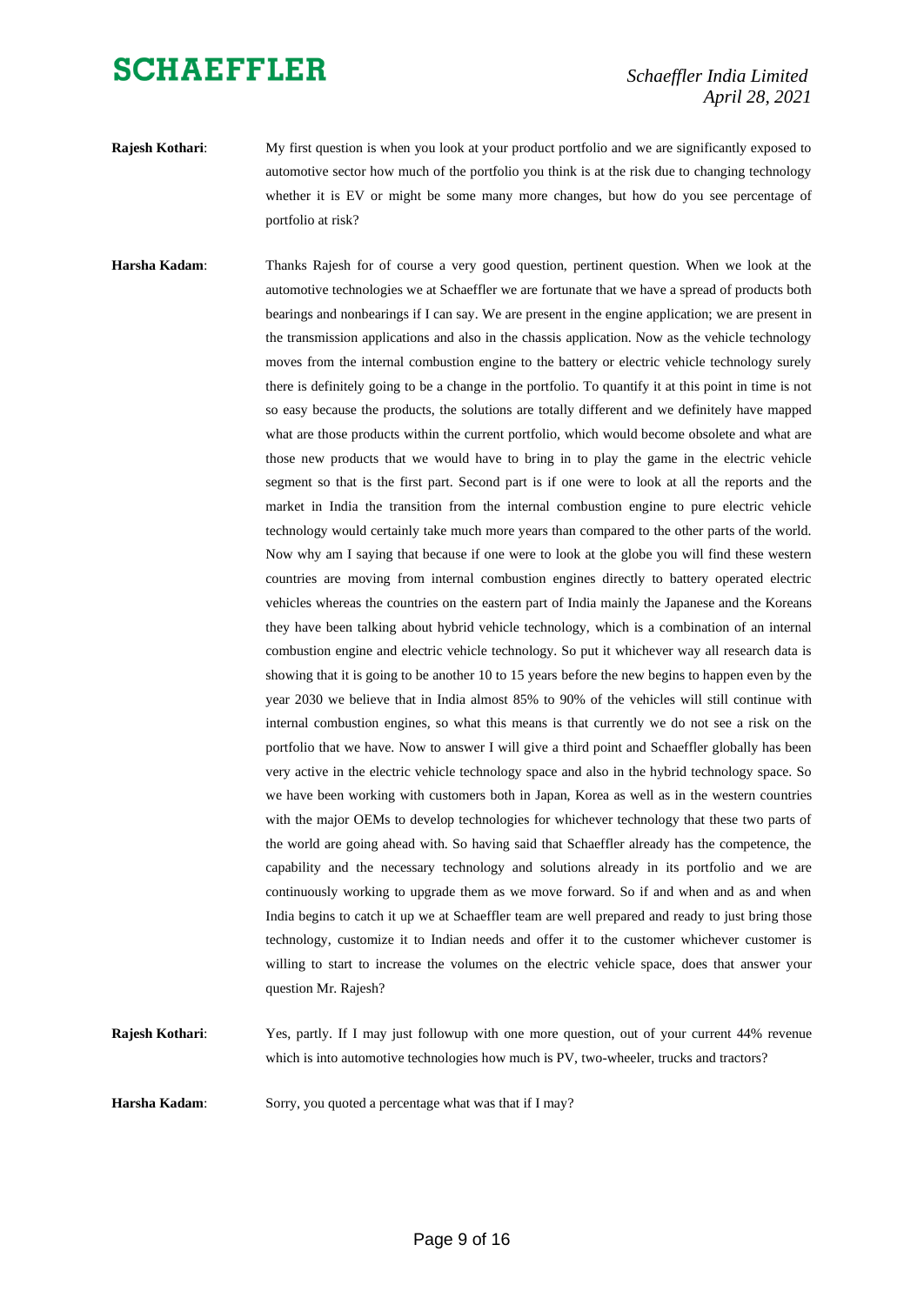- **Rajesh Kothari**: I am referring to your slide #10 whereby you have given the sales mix which is 44% is automotive technology, so I am just asking the breakup within automotive between PV, twowheeler, CV and tractor?
- **Harsha Kadam**: See predominantly our presence is very high on the passenger vehicles and the light commercial vehicles. On the commercial vehicles we do not have a strong presence, but we are now started to work with them to consolidate our presence there as well and our portfolio of the transmission application, which is mainly the new technology of clutches that we operate, which has been very well accepted by the commercial vehicle manufacturer is an area that we are targeting and the same applies even to the light commercial vehicles our clutches are in great demand and this is where we see we will be going to further consolidate our position.
- **Rajesh Kothari**: Since you answered that you are working constantly to upgrade the product no doubt about it, yes it is going to take some long time before IC to EV becomes reality I am seeing that as on today's basis if you look at let us assume that current car changes to EV, how much of your revenue is right now say driven by that?
- **Harsha Kadam**: Let me explain it in the way we measure it I talked about the content per vehicle correct. Now currently if you see our content per vehicle is around  $640$  per vehicle. Now if let us assume that the hybrid technology picks up and what we see is the addition that the hybrid part of the solution would add to our contents of vehicle would take it beyond the €50 per vehicle straightaway. So why because the internal combustion engine continues to remain as it is plus the add-on would be the hybrid technology which needs to be back onto the IC engine, so it is not going to go down it is going to only increase for me. Also what would happen is the internal combustion engine technology would begin to get optimized going forward once when it gets integrated with the hybrid technology. So having said that the demand for developing much better performance product for the IC engines would also go up which means we need to bring in more value products so I see a reason very clearly here that our content per vehicle even on the IC engines will begin to go up, so that is the first part. Move to a pure electric yes it is a game changer that is where because all the entire engine and the transmission system would get replaced by an electric motor and the electronics the motor control unit and the thermal management system now that is an area where Schaeffler has been actively working, we have made strategic acquisitions in the past few years globally and we are already well set and we have been working with a lot of OEMs in the west on the electric vehicle technology as well, so it is only a question of adapting the technology to India's needs.
- **Moderator:** Mr. Kothari may we request that you return to the question queue for a followup question there are participants waiting for their turn.

**Rajesh Kothari**: Yes, thank you.

**Moderator**: Thank you. The next question is from the line of Vimal Gohil from Union AMC. Please go ahead.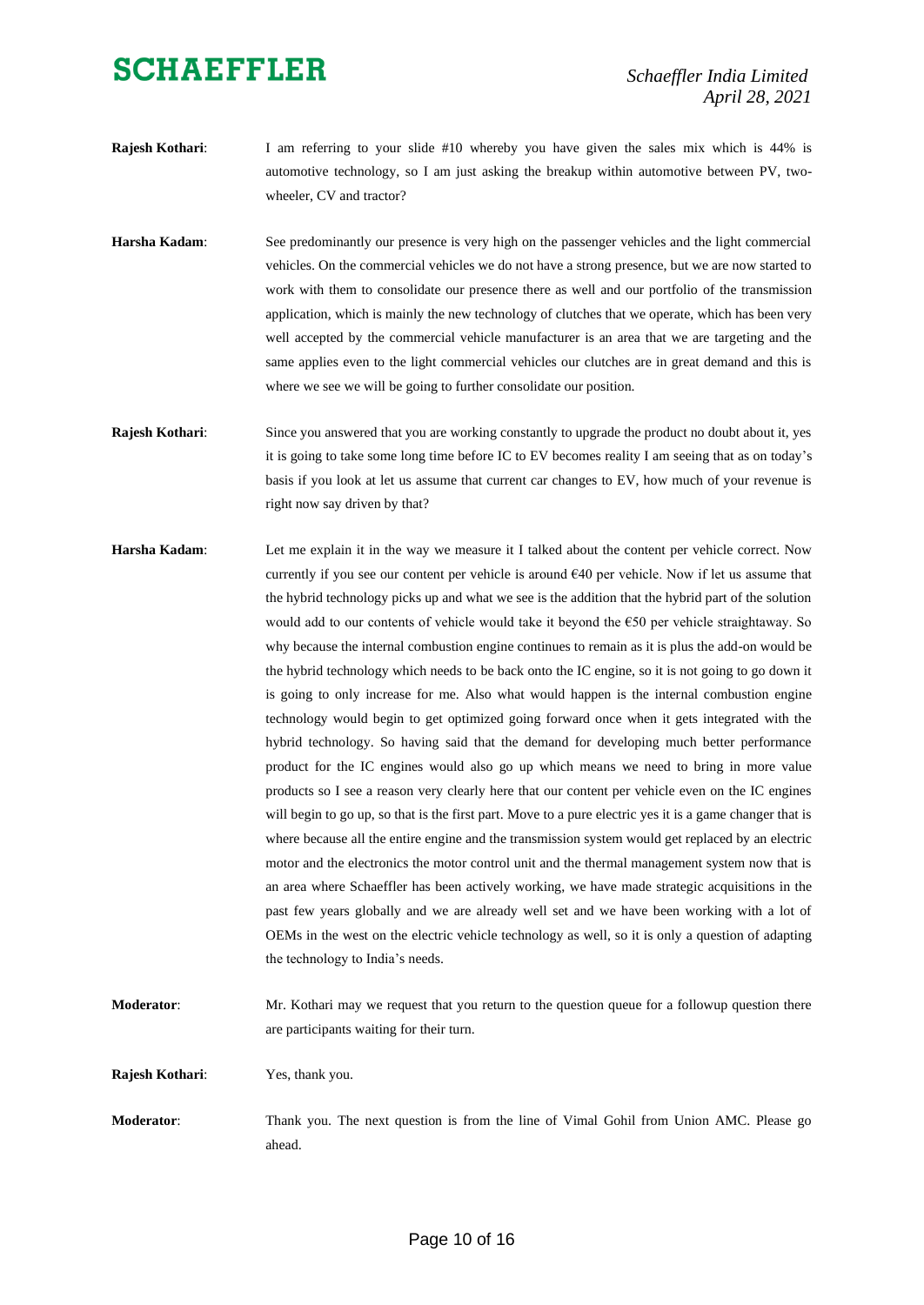- **Vimal Gohil:** Firstly I would like to congratulate the Schaeffler team for good set of numbers and thank you so much again for the revised awesome disclosure standards that have improved quite drastically. So Sir my first question is on this automotive technologies growth that you reported, so 55% on a Y-o-Y basis if I were to observe the OEM production for this particular quarter and this includes everything includes commercial vehicles, LCVs, CVs, etc., that has grown by 25% so the 25% number versus this 55% if you could just explain what has led to such huge growth vis-à-vis the automotive production?
- **Harsha Kadam**: Thank you Vimal for the question and thank you for that feedback about our being more discloses and increasing our disclosure thank you for that. Well I would like to answer a good question that you see a significant difference in the growth percentages I would like to answer it this way. As I mentioned right at the beginning we have been working with our customers and bringing new solutions for the gasoline change, as you know currently 60% to 63% of the vehicles that are produced in the country the passenger vehicles are gasoline and the rest 30 odd is only diesel and this was not the case two years back, two years back the case was vice versa and our diesel engine content was very high, what we have done now is actively engaged ourselves with our customers to bring in more products for the gasoline engines complying to the BSVI norms that is the first thing we did. The second was also the products on the transmission side and that was mainly to do with the clutch applications so we bought in a host of products, a new design of clutches which we were able to quickly validate through the entire period of last year and take it to a closure with our customers, which has resulted in a much significant growth than the market as you can see. So mainly I would say very, very good speed in product development and of course closely working with our customers these two have been predominantly the key points.
- **Vimal Gohil:** Sir so basically the more point here is that your gasoline products have been well accepted and this kind of an outperformance could probably continue going forward on the current base that we have to work vis-à-vis the industry?

**Harsha Kadam:** Surely I guess so that is how it should be because that is what the market is moving towards.

**Vimal Gohil**: Sir, last question, if you can just comment on your total capex for this year and how much of that would be on localization in the industrial products and the rationale for investing in engine oil at this point in time so how do we see this long-term prospects of engine oil going forward because as and when the engines get better the requirement of oil probably comes down you can correct my understanding if I am wrong, but if you can just explain the rationale for investing in these engine oil products? Thank you.

**Harsha Kadam**: Sure, I will take the engine oil part of the question and the capex would be taken by Satish. See why did we get into engine oils, surely you know very well that if our bearings have to perform better the lubricant plays a very critical role in any component that we supply in the engine and Schaeffler supplies a lot of products into the engine application so use of a high quality high performing lubricant with long life is a very, very basic requirement in this application. So we decided to get into this space as well, but mainly on our aftermarket business why aftermarket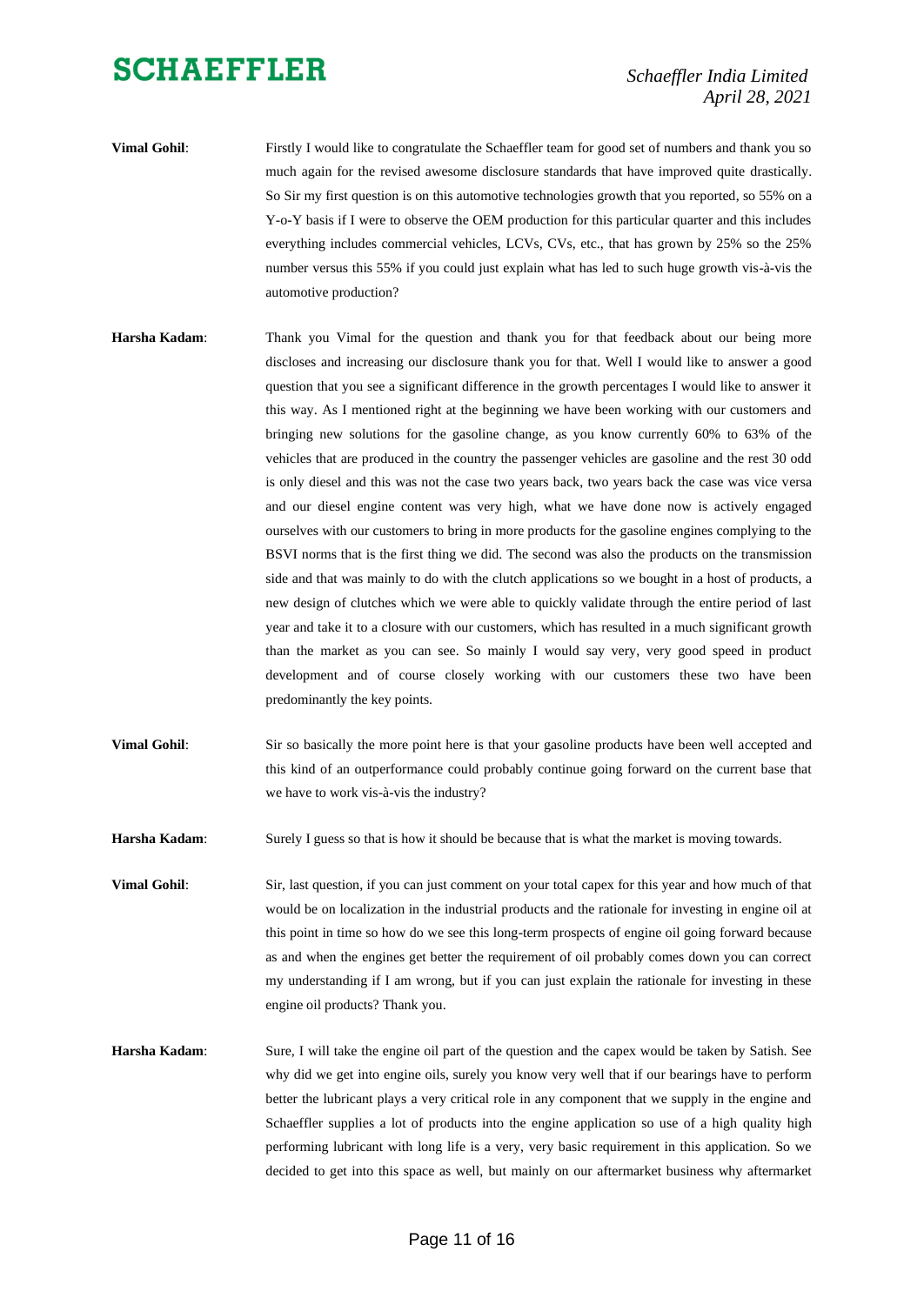because we believe that although the technology might shift from IC to electric vehicles. The IC engine vehicles definitely do have a lifetime of 15 years on the road and they would still continue to need the lubricants, so I strongly believe that lubricant demand would still continue for another decade or more even after the complete transition happens, so we clearly see that the demand will be there easily sustainable for another two decades at least and we would like to try and leverage the competency and the strength we have and thirdly is we operate on a lean investment model on the lubricant oil as a product meaning we do not want to manufacture the oil and we work with our partners, strategic partners to develop the oil, we have the knowledge about what the oil would need; however, we work with the partners and we try to bring in so that our product performs even better with the good lubricant oil that we offer. Satish capex to you!

**Satish Patel:** Thank you Harsha. So as regards the question on the capex as you know we have spent close to 36, 37 Crores in Q1 of 2021 and our capex outlook for this year is close to 275 Crores, so about 275 Crores that we would be spending on capex this year large amount of this would go for capacity expansion we are expanding the capacities at the Savli plant and also capacity additions at all the other three plants mainly at Savli plant so this would largely go towards the capacity expansion. Yes there is an element of localization as well, how much of this is for localization I do not have the ready figures, an answer to that, but when we say we have capacity expansion there is also an element of localization in that. So certainly exclusive localization as well as localization in combination of capacity both together would also contribute to localization and part of this capex that we have earmarked would go for localization and as you know over the years we have significantly enhanced the localization, as far as our finished goods are concerned the localization has gone up from a level of below 70% about 3, 4 years back to 75% and the capex that we have spent in the last three to four years has gone to a certain extent for the localization. We will continue to focus on the capex as well as localization within the capex and we are expecting as we also inform you in the other previous calls the capex outgo up next three years when we actually mentioned when we had the calls during 2020 that capex outgo during the next three years would be close to 1000 Crores. We have now even enhanced that 2021 basis capex for the next three years because 2021 has a higher capex, we are expecting to spend close to 1200 Crores in the next three years basis 2021 certainly continued focus on localization as well.

**Vimal Gohil:** Thank you. Sir just one question that comes to my mind is on this CAFÉ norms if you just comment on that how things change for us because CAFÉ norms is something which is going to come quite soon, if you can just comment on that, that is all from my side? Thank you.

**Harsha Kadam**: Well to take that question on CAFÉ norms yes there are talks that the CAFE norms would be kick started from 2022 or 2023 and as I said earlier while we have learned a lot from the transition and developing the products during the transition from the export in BSVI we are also equally focused on what we want to do when the CAFÉ norms get applicable in India as well and surely we have a clear strategy there as well, how do we meet those challenges going forward and we have got our act together there to work on certain projects to deliver the appropriate products in the appropriate applications so that we comply with the CAFÉ norms that are coming up as well.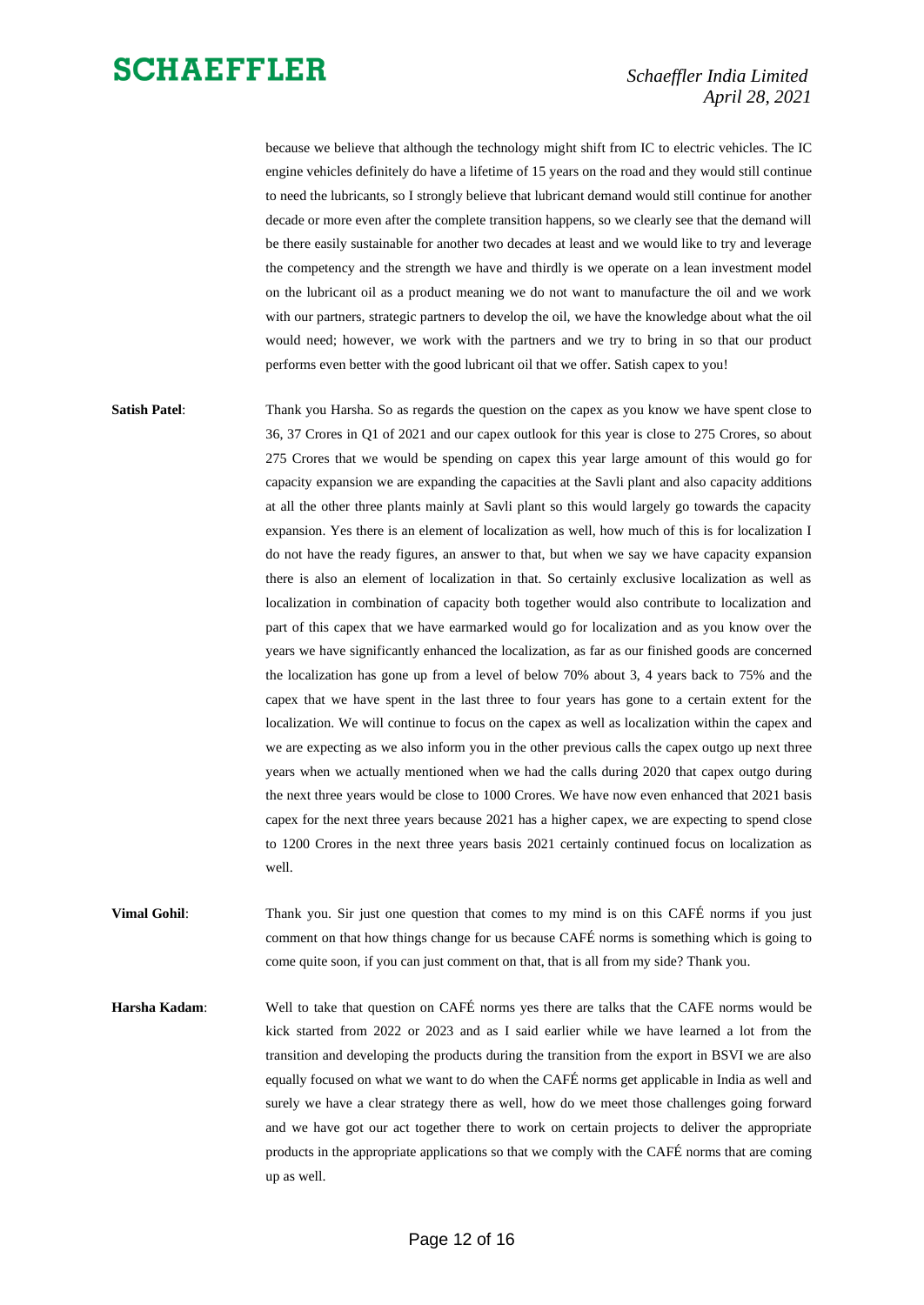**Vimal Gohil:** Fair enough Sir. Thank you and all the best.

**Moderator**: Thank you. The next question is from the line of Lokesh Manik from Vallum capital. Please go ahead.

- **Lokesh Manik**: Sir just a couple of questions, one is on the margins as we understand as per your comments last quarter that we would expect pressure on margin because of increasing commodity prices, now if we see the spike in commodity prices on a yearly level has been quite high, but the impact on margins has been quite controlled, so if you can throw some light on the factors that we have on the factors leading us to controlling the impact of commodity prices both in terms of nature of contracts with suppliers and with our customers and the second question was on the other expenses, which on an annual level if you see it is about 15% of sales and for the last few quarters we have been recording that at 20% of sales so there is an improvement of 300 bps now just a clarification from your end whether this improvement is sustainable or this is temporary due to the COVID nature and this may come back once things normalized just these two questions from my end sir? Thank you so much.
- **Satish Patel**: Thank you Lokesh, very good questions. The first question that you raised is very valid that our margins have not been so negatively impacted despite the commodity prices rise pressure during Q1 2021 and let me just give you a little background. If you look back one year starting from Q1 2021, Q4 2020, Q3 2020 and excluding Q2 2020, which was a quarter impacted by lockdown Q1 2020 is thereby if you constitute one year throughout this period on an average we have won close to 13% of EBIT and also close to 16% to 17% of the gross margin, which is EBIT we have been consistent in terms of earnings because of few reasons. We have been focusing on the quality of cell, focusing continuously on the portfolio optimization. Harsha has mentioned quite many times about our balance business portfolio this has actually helped us, there have been certain volatility on the automotive, there is certain sort of sectors where we perform so well in industrial business and other way around there are setbacks in industrial business automotive actually copes up that gap. So we have this balance business portfolio, also we continue to focus on the portfolio optimization and factor strategy within the automotive and industrial business has helped in sustaining the margins over the last quite many quarters, there have been ups and downs between the quarters but that is short term and that is short lived, on an average our margins have remained better. Now coming to your specific question about the commodity price impact in this quarter despite that not so, so much decline in the margin that is precisely because of the counter measures and the continued portfolio optimization focus, which was also part of our counter measures that we instituted already last year. Yes, there are quite many measures on the cost side and the cost level that we have actually attained, which is the lower level last year that we have still been able to retain and that has helped as we also highlighted in the presentation that the continued counter measure has helped offsetting some of the pressure of the commodity price, but this is for the first quarter if commodity prices goes up like this and continues like this we have to go for other measures in order to sort of recover this and by offset and thereby sustain the margin so cost alone would not sort of take care of such a magnificent and significant increase in the commodity prices, which is entirely because of the uncontrollable and external factors. Also coming to your question about the other expenses improved by about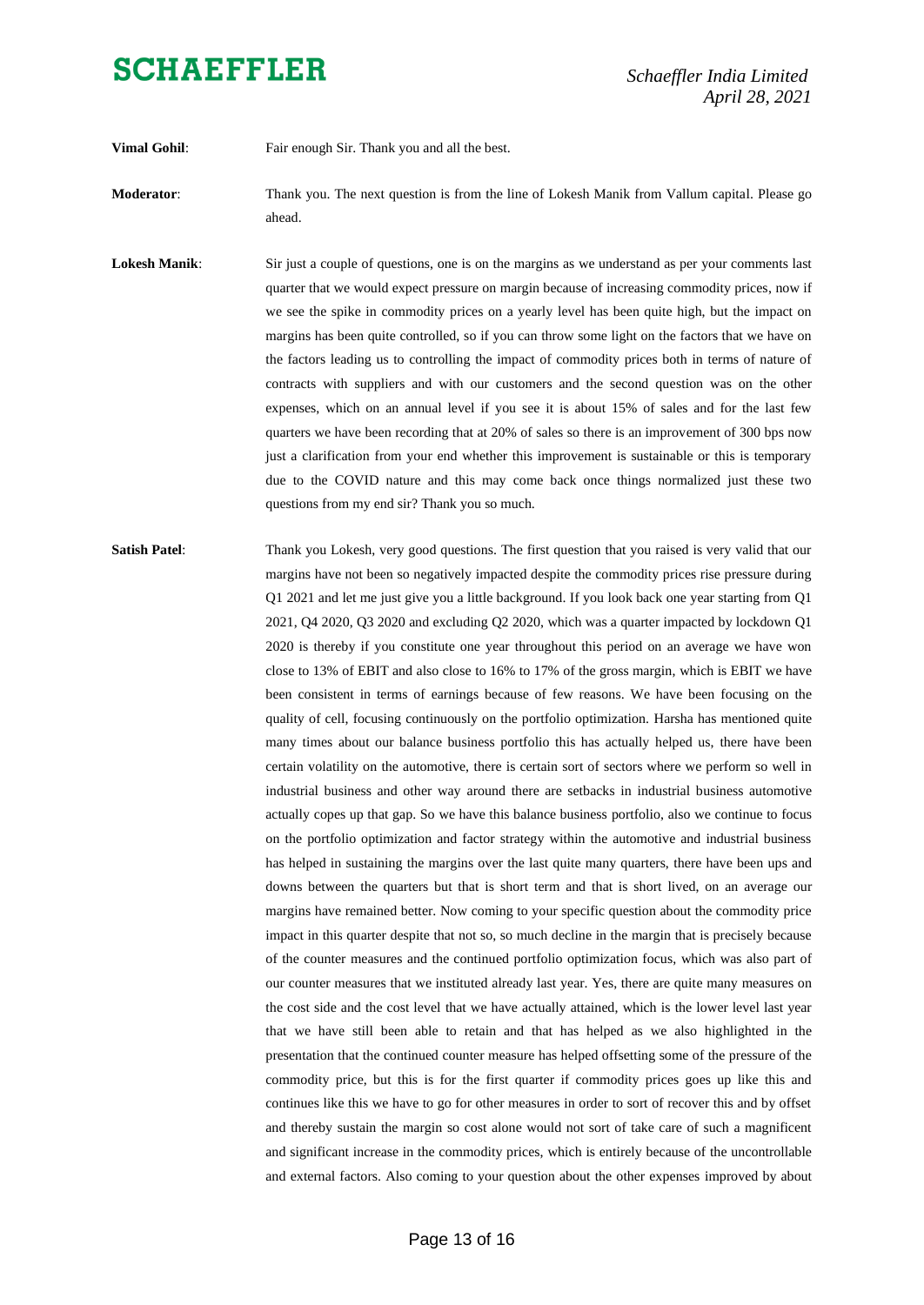300 basis points that is very right most of the other expenses what we monitor and call as overheads we have a very comprehensive project and programs including the programs in the operational areas and fit for quality and first-time quality, too quite many programs in the nonoperational area whereby we have been able to contain the overheads. Yes, last year because of pandemic some of the expenses and I give you one simple example of travel expense, which had almost not incurred so certain percentage of expense was not incurred, similarly there are certain expenses which are pandemic driven those would not be at such a low level in the future when absolute normalcy resumes; however, all other overheads where we have specific programs and where we have specific focus to contain them would continue to be focused and we would try this to see that we have the sustainability of those benefits on a quite long-term basis, we are continuously also focusing on the variability, I had also explained in the past that we are switching more and more in terms of variability conflicts to semi variable to variable nature of expenses, logistics example is very good where in the past we had huge ratio of fixed expense, which has been moved to variable and semi variable because of switch from our own centers of logistics warehouses to third-party managed consolidated warehouses. So these are the few big examples, yes there is continuous focus on that and then that to a certain extent will remain and therefore other expenses situation we are expecting also to remain better than this, but yes it may not remain as low as now because some of the expenses which are pandemic driven could not be incurred would be required to be incurred when the normal business resumes.

**Lokesh Manik**: Thank you so much Sir.

**Moderator**: Thank you. The next question is from the line of Nimish Shah from Emkay Investment Managers. Please go ahead.

- **Nimish Shah**: Congratulations on a good set of numbers. Also thank you for the additional disclosure in the earnings release. So just one clarification on this earnings release, the industrial segment that you classify under mobility and component just wanted to understand will this include two wheelers and tractors and the other segment that the industrials that were classified under the other segment will that include railways and wind energy, just some clarification on that?
- **Harsha Kadam**: Absolutely your understanding is very right Mr. Shah. Two-wheelers and off-road tractor business is part of mobility within industrial and other industrial includes mainly in the business the power transmission business, industrial automation and raw materials.
- **Nimish Shah**: Yes, that is it from my side. Thank you.
- **Moderator**: Thank you. The next question is from the line of Mukesh Saraf from Spark Capital. Please go ahead.
- **Mukesh Saraf**: Congratulations on good numbers. Firstly on the margins while you had explained quite a bit you did not really comment on any price hikes that you might have taken because the last quarter you had mentioned that you are in the negotiations to pass on some of these hikes, so I just wanted to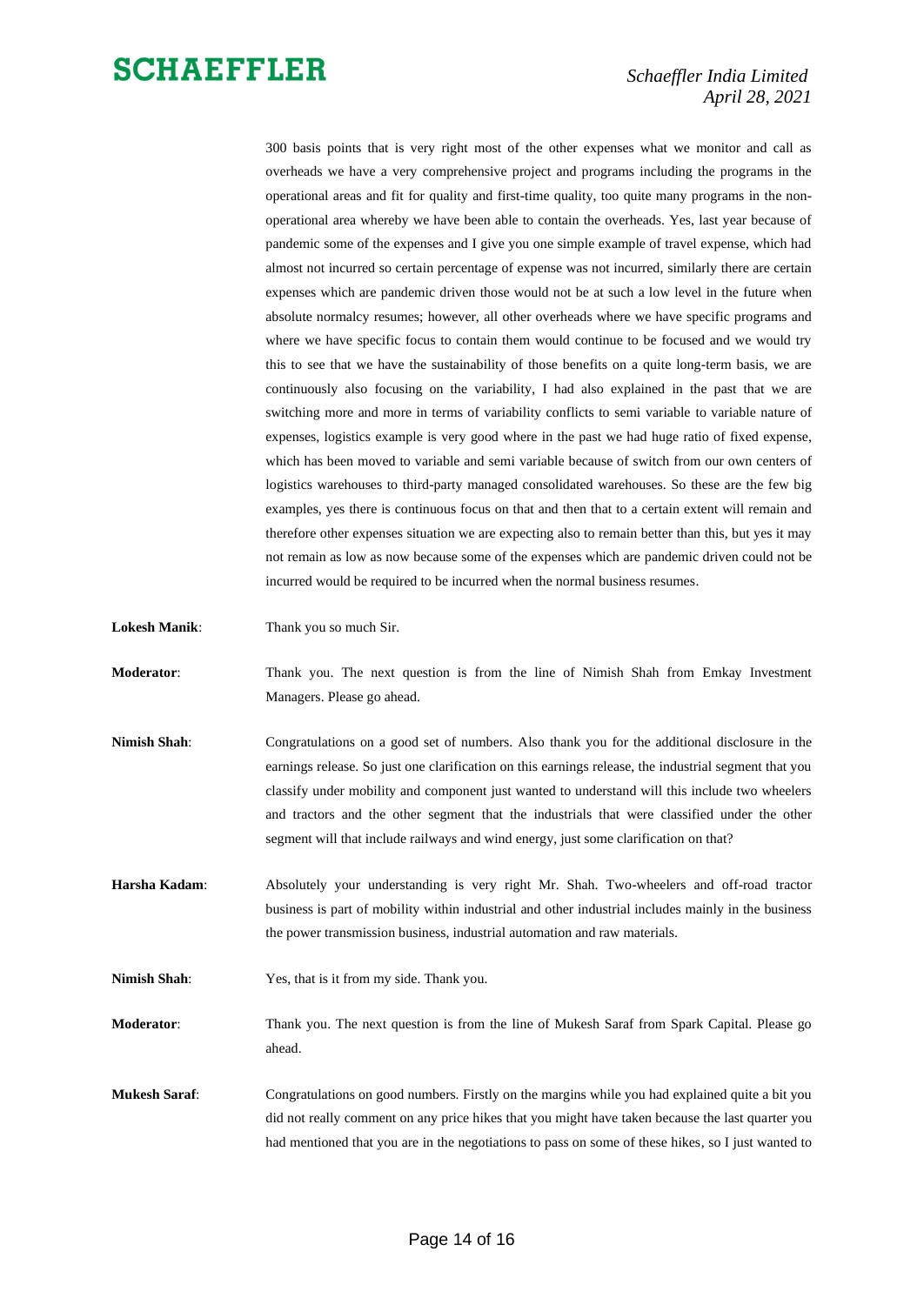check where are we at the price hikes anything that we are looking to do in this quarter going forward or anything that we have taken?

- **Satish Patel:** Yes, as I mentioned there is such a steep rise in commodity prices particularly steel price, which is mounting month-after-month has to be compensated from the markets in one form or the other we have began that so far not so much is there in Q1, but yes there would be a recovery happening in the future quarters but we have just begun that process.
- **Harsha Kadam**: If I may add Mukesh just to what Satish said if I may add, on the aftermarket side of the business definitely we did raise the prices in the last quarter itself so we were as the steel prices commodity prices began to go up we went for some price increases on the aftermarket already, so just to inform you.
- **Mukesh Saraf**: Thank you and my second question is on the content per vehicle, you have done a great job now to move to close to €40. I remember in one of the previous calls you have mentioned that in INR terms we want to get to close to Rs.4700 so that is like close to maybe  $\epsilon$ 50, so not looking at the hybrids or any of those content right now just looking at IC, EV and say probably the next couple of years how do you see this content move, this year, next year how do you see it?
- **Harsha Kadam**: Thanks for the question Mukesh and first thing within the automotive space you have various segments, you have the passenger vehicles, you have the light commercial vehicles, you have the medium and the heavy commercial vehicles and of course the tractors also are there. Now our content per vehicle definitely varies from segment-to-segment as well so there are segments where we are pretty strong where we are already sitting at  $E45$  plus levels and there are segments where we still have some work to do, but certainly we are focused on sectors where we believe there is an opportunity to do further develop more products and also commercial vehicles definitely is one of our key focus areas where we should be able to grow our content per vehicle going forward, so I do not see any reason why we cannot further build on the levels what we have reached now and we are optimistic with the projects that we are running and more of the opportunities that we will look for we should be able to deliver much higher content per vehicle as an average across the segments.
- Mukesh Saraf: Right any number you would want to say in next couple of years, could you hit like 40 or like 50 or something like that?
- **Harsha Kadam**: I would say it would be a little premature to put a number to it, but rest assured like last year we were in the mid 30s €30, €35 and we did say that we would like to, our ambition was to cross the €40 and we have done that this year, so we will take one step at a time as we move forward.
- **Mukesh Saraf:** My last question is on exports. We are seeing some pickup there in fact sequentially we have seen improvement in exports anything that you would like to add there, any new programs or any new areas that we are looking at exports, apart from the APAC that you had already mentioned anything else that we can look forward to there?